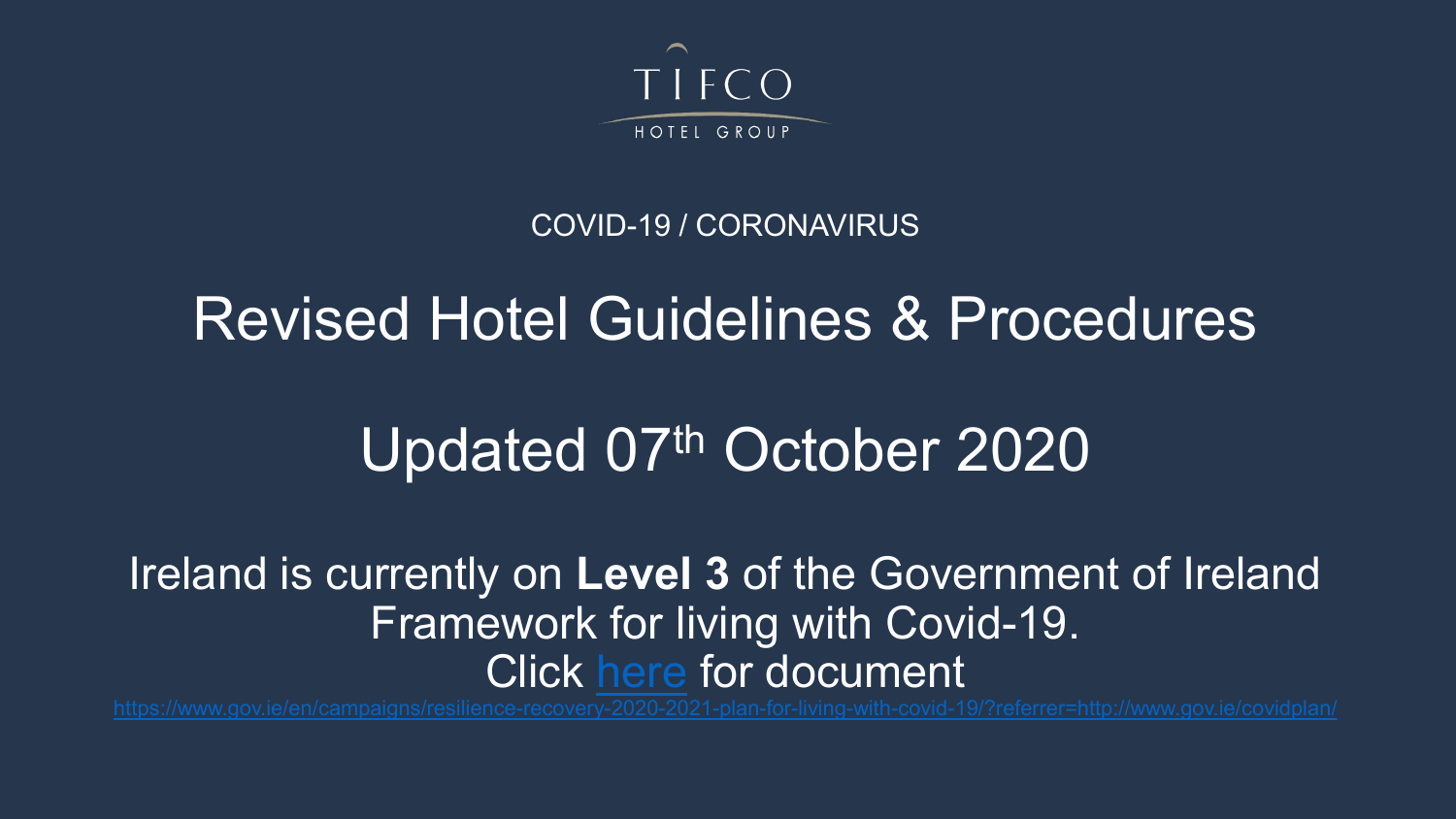# **Ten Point action plan we have implemented**

**Failte Ireland Covid-19 [Safety Charter](https://failtecdn.azureedge.net/failteireland/Guidelines-for-Re-opening-Hotels-and-Guesthouses.pdf) approved** 

- 1. Covid-19 induction training<br>delivered to all team members.
- 2. Maintain our physical distance.
- 3. Social distancing policy in place.
- 4. Cleaning carried out with Hospital grade products.
- 5. Face Coverings & PPE in use by different team members.
- 6. No contact room service delivery is in place.
- 7. Revised menus and ordering for Room Service and Safe Dining

**Wash Hands** 

- 8. Hand sanitizer stations available throughout the Hotel and in your bedroom
- 9. Updated cleaning & sanitization programme in place in front of House and back of House areas
- 10. Rooms serviced on departure only to minimize contact during your stay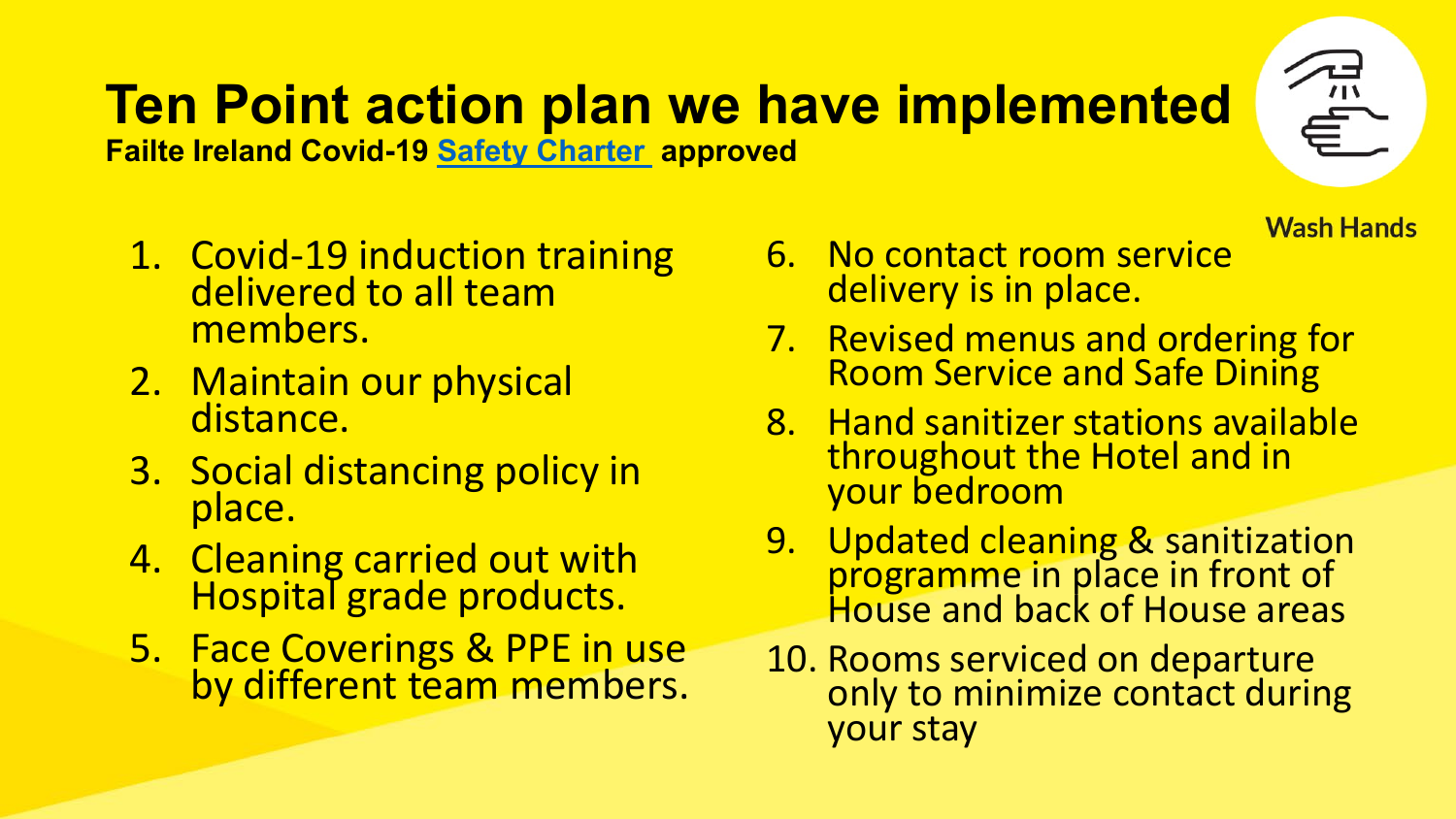## **Ten points for guests to remember…**

- 1. Wash hands & use hand sanitizer frequently.
- 2. Maintain your physical distance.
- 3. Limit group size to 6 people from no more than 2 households.
- 4. All guests must wear facemasks entering and leaving the hotel bar and restaurants
- 5. Stay within your own family/household group.
- **Distance** 6. Maintain lift etiquette rules . Yourself
- 7. Stay at home if you display symptoms.
- 8. Clean & sanitize your phone, laptop and keys regularly.
- 9. Maintain cough / sneeze etiquette.
- 10. Avoid cash payments .

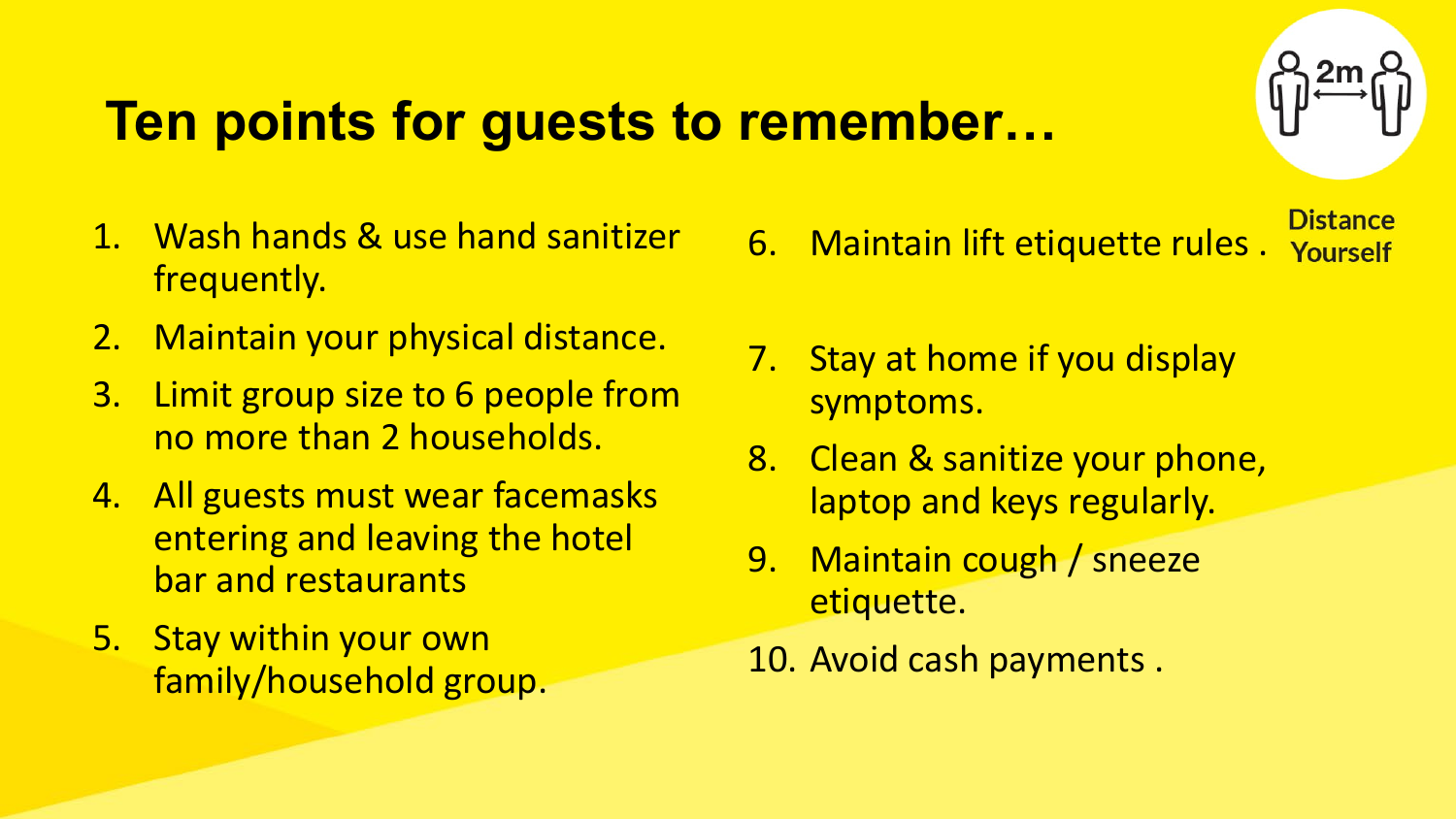#### **Hotel public spaces, including Bars & Restaurants**  we would ask guests to Keep your distance & Minimise unnecessary

contact with other guests

- **Maintain a physical distance** of at least 2 meters between you and other guests outside of your immediate group / household.
- **Do not share tables** with other guests that are not part of your traveling Group or Household
- A **Maximum of 6 persons** per table is permitted from no more than 2 households in the hotel bar & restaurant
- **Families traveling with children**, designated Family Tables have been assigned in the hotel restaurant.
- **Please pre-book** your time for dining in the hotel bar or restaurant. Including Breakfast / Lunch / Dinner
- All guests **must wear facemasks** entering and leaving the hotel bar and restaurants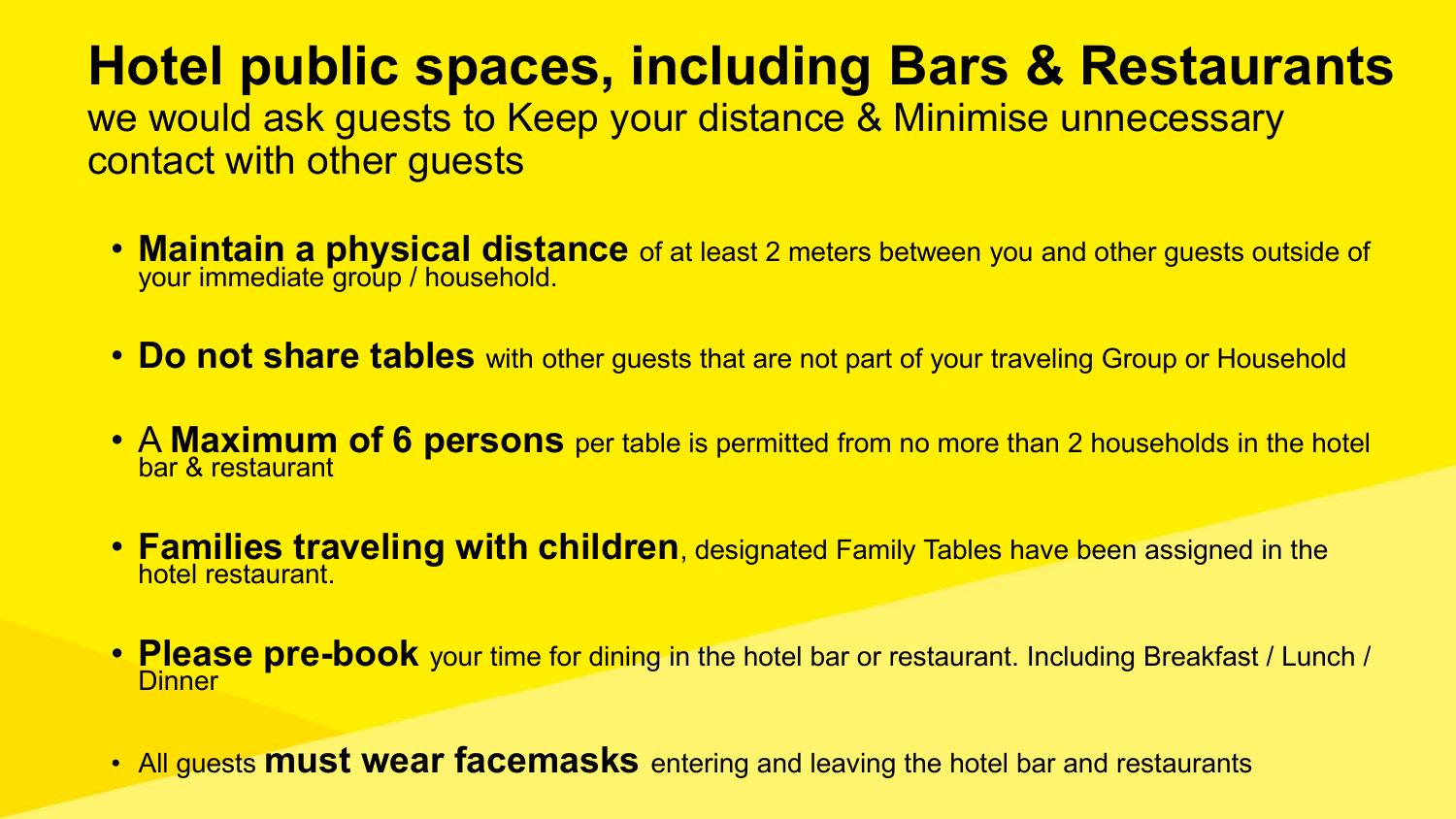# **Please maintain physical distancing**

Its nothing personal, but we ask you to keep a 2m distance.

- **2 meter distance signage** has been installed through out the hotel
- **Plexiglas screens** have been installed on reception desk
- **Avoid using lifts** where possible**.** If you do need to use hotel lifts please observe the hotel's lift etiquette and only use lifts with members of your own household.
- We have **limited the capacity** by removing tables and chairs in lobby, bar and hotel restaurant to allow for at least 2 meters between tables and avoid over crowding
- A maximum number of **6 people per table** will be permitted
- Avoid the use of public toilets where possible, Guests are requested to adhere to the guidelines regarding the use of public toilet facilities.
- **Table service only** will be offered in the hotel bar & restaurant
- Guests are asked to **remain seated** for the duration of their meal
- **Smoking is prohibited** in all areas / A no smoking perimeter of 10 meters is in place outside of the hotel entrance.

**Distance Yourself**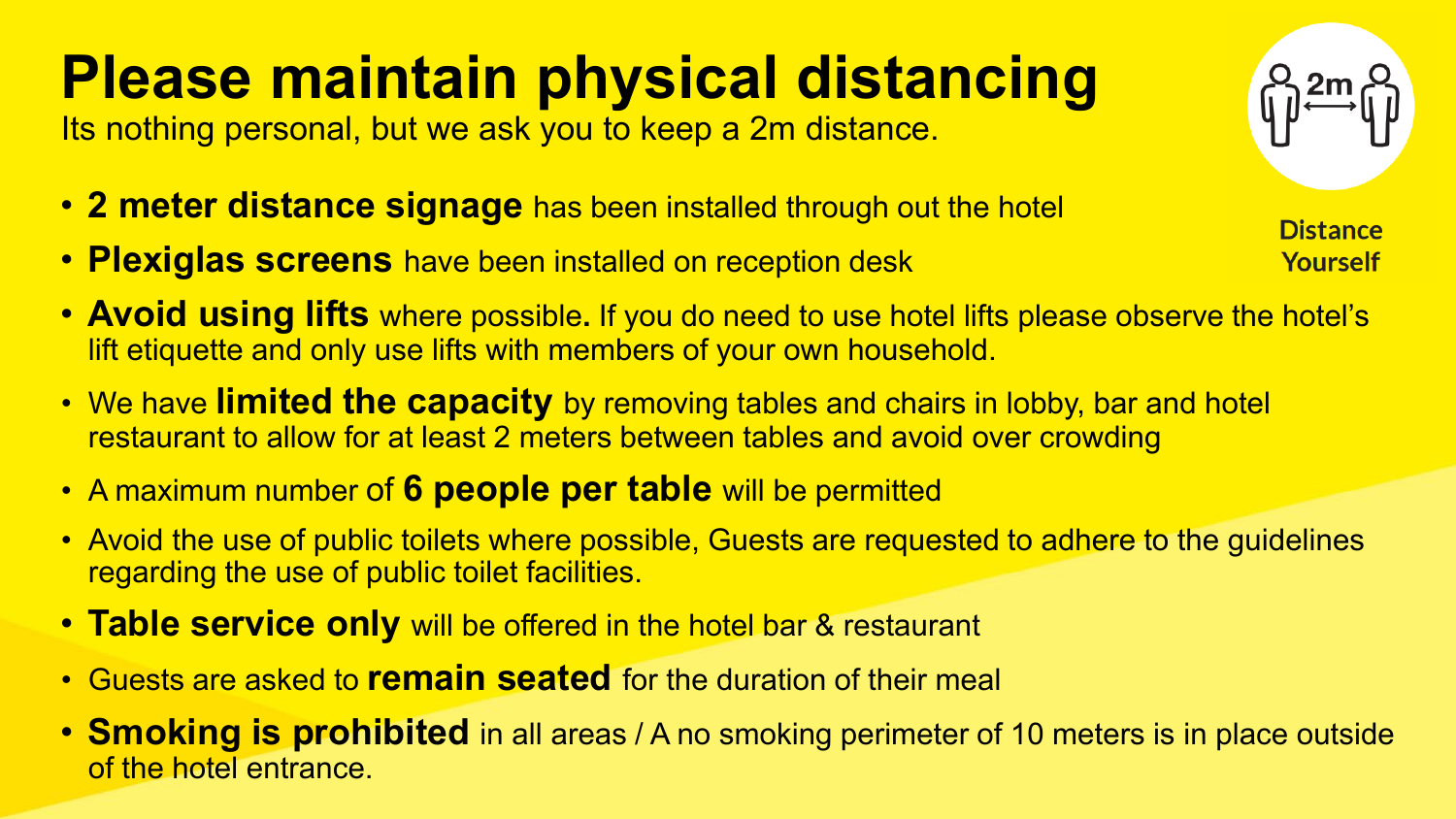### **Use of Personal protection equipment (PPE)**

We don't want to hide our faces but we do need to project you and ourselves from any potential cross contamination or spread of the coronavirus.

- Housekeeping teams are **equipped and trained** to use PPE
- Food and beverage staff have been equipped with and are wearing appropriate face coverings / face masks.
- Front of house / reception team have been equipped with the appropriate P.P.E.
- **Plexiglas screens** have been installed at check in desks
- **Hand sanitization stations** at entry to hotel reception and throughout the hotel public areas
- **Hand sanitization wipes** in guest bedrooms
- **Ecolab (hospital grade) sanitization** products are in use throughout the hotel.
- All guests are asked to **wash hands or use hand sanitizer frequently**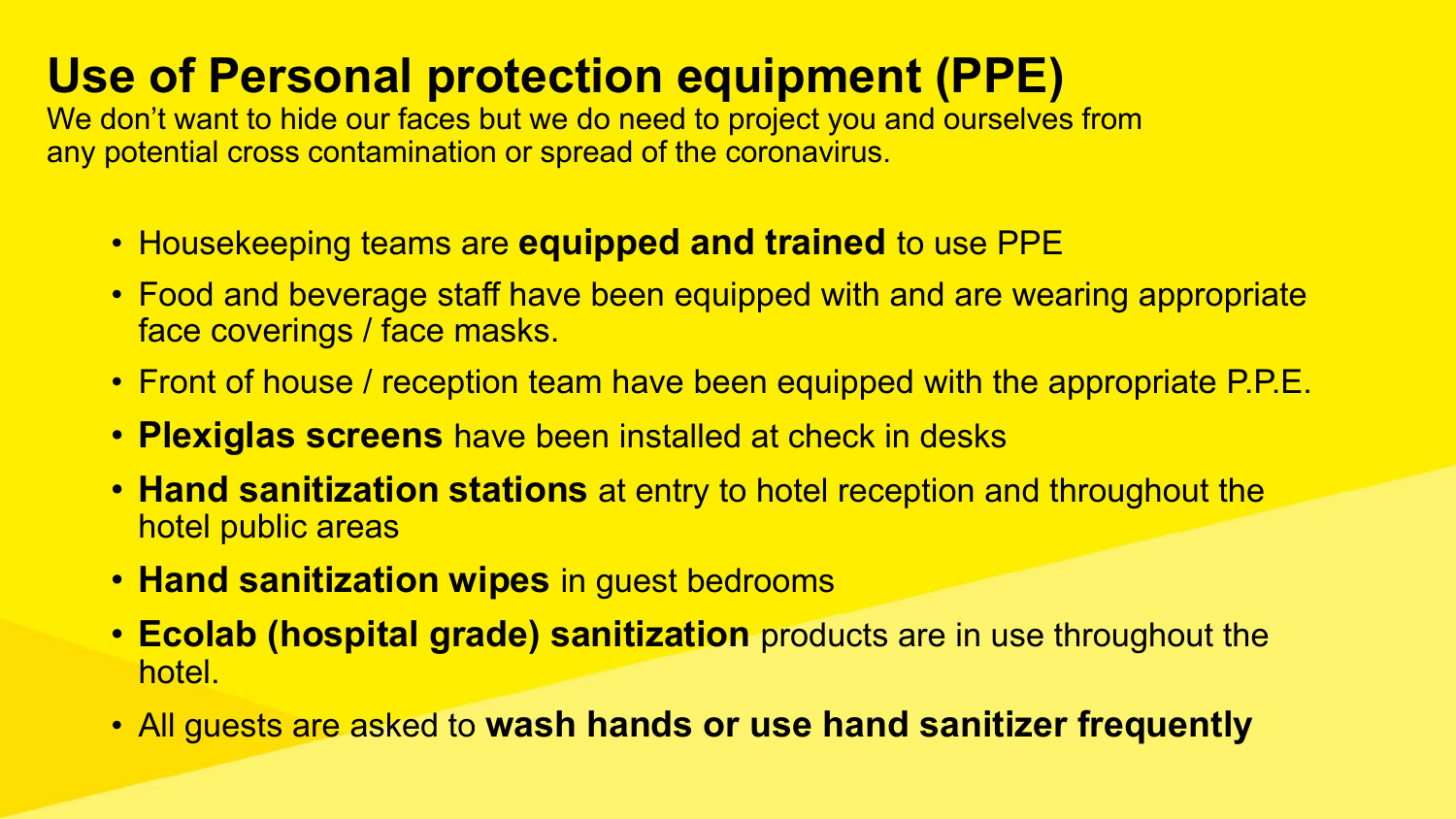### **Enhanced Cleaning & Sanitization in Hotel Lobby and Public areas.**

- **Alcohol Gel Sanitise Surfaces**
- **A dedicated team** cleaning has been appointed to clean and sanitize public areas and high traffic areas every 45 mins
- Advanced cleaning programmes and additional cleaning is in place in our **Back of House Areas**.
- **Ecolab products** are in use to clean and sanitize all touch points, door handles, worktops, lift buttons and counter tops.
- A rigorous **hand hygiene programme** is in place and must be followed by all staff members
- **Hand sanitization points** have been installed at entry to and throughout the hotel lobby & reception area.
- Disposable paper towels are now in use in public toilets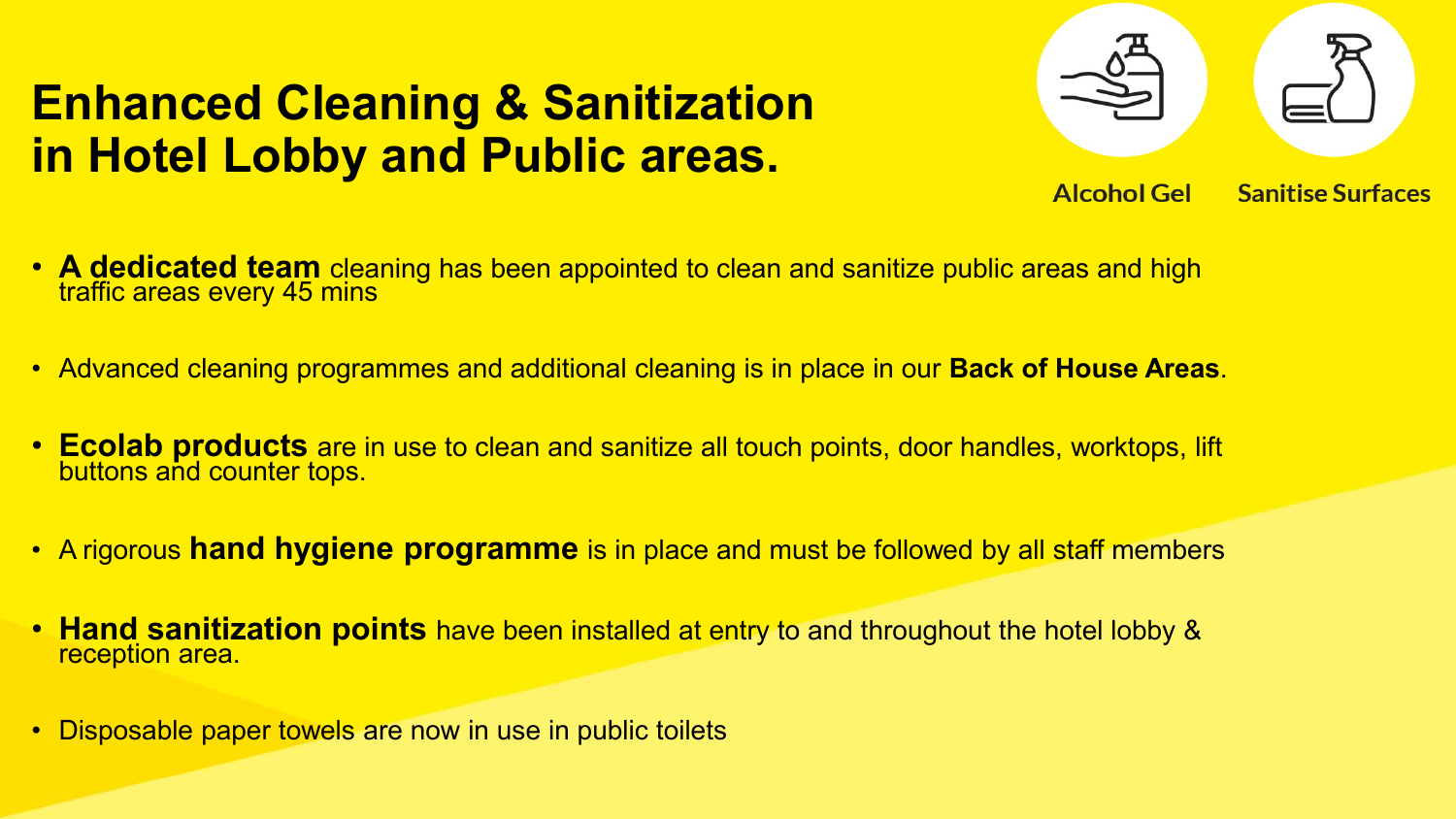## **Enhanced Cleaning & Sanitization Programme in Guest Bedrooms**

- **Ecolab (hospital grade) Sanitization products** have been used to clean
	- Telephone
	- TV Remote control
	- Light and Air Conditioning switches
	- Work tops and surfaces
	- Door handles and door lock
	- Taps, Shower unit and toilet flushers
- Cups and glasses have been replaced with paper or plastic glasses
- Soft furnishings including throws & cushions have been removed
- Housekeeping staff are wearing PPE
- All additional print information has been removed
- All bed linen has been washed at >65 degrees
- To avoid unnecessary contact in your room by our team members, your room will be serviced on departure only (rooms can of course be serviced on request )

**Sanitise Surfaces** 

**Alcohol Gel** 

• Additional items may be requested and will be placed in your room when you are away from the room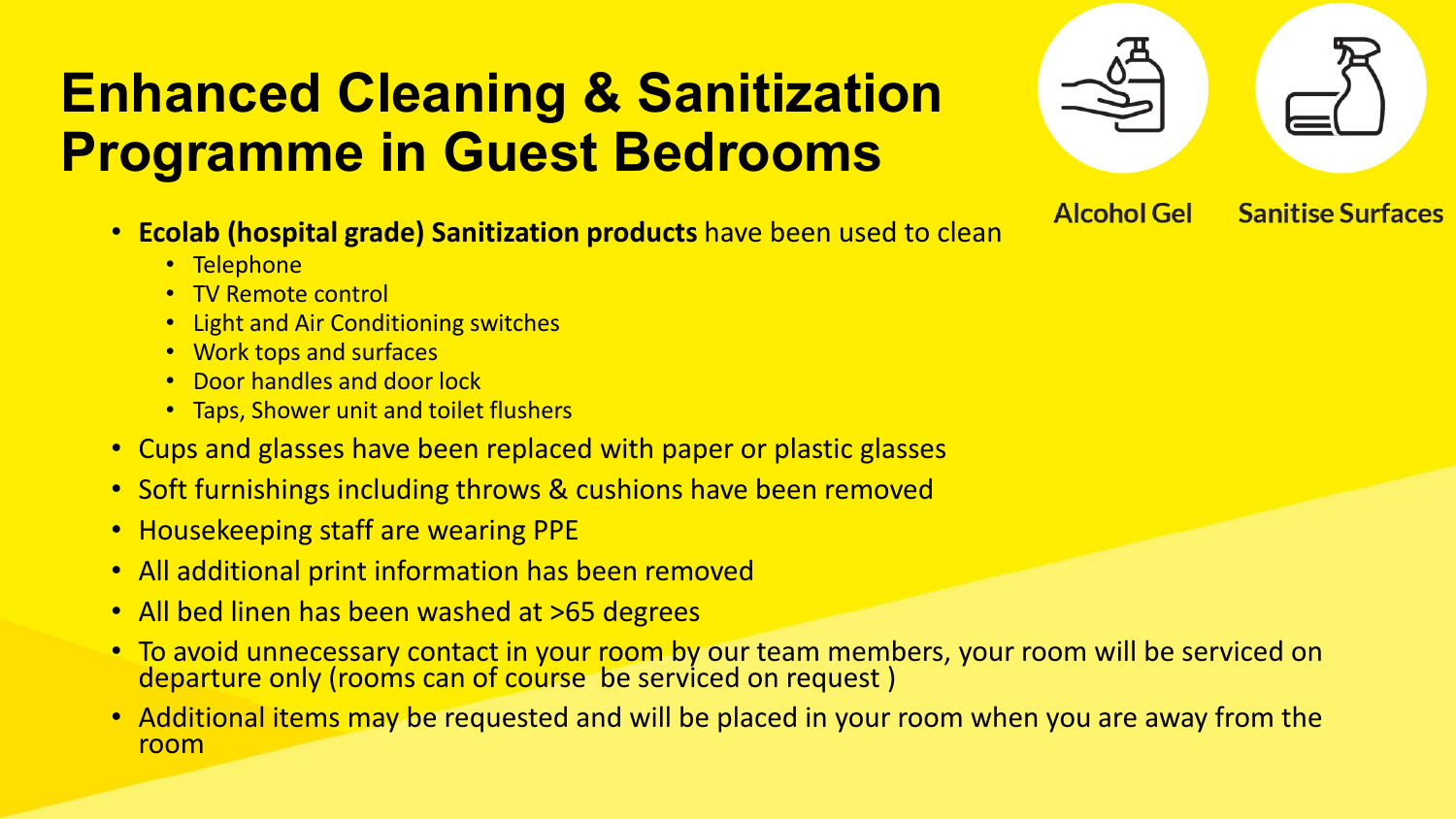### **Hotel Meetings & Events (temporarily suspended on level 3)**

The safety of delegates attending meetings & events is paramount in our effort to mitigate risk. Delegates can rest assured that we operate to the highest national and international standards in providing a safe environment to conduct business.

- **Conference and Meeting Room capacities** have been re-calculated downwards to accommodate physical distancing that is in line with the current Irish Government guidelines on social distancing in indoor spaces.
- One stop delegate registration with plexi-glass screens and minimal interaction.
- **Hand sanitization stations** at entry to hotel reception and throughout the hotel public areas
- **Hand sanitizer available** in meeting rooms
- **Ecolab (hospital grade) sanitization** products are in use throughout meeting & event areas
- **Social distancing reminder / prompt signage** has been installed throughout our Meeting and Event spaces.
- **A dedicated cleaning team** has been appointed to clean and sanitize meeting areas every 45 minutes
- **Food & Beverage menus and service delivery procedures have been updated** to allow for physical distancing and mitigate risks of cross contamination. Some of the measures introduced include Compostable Paper Cups, individually packaged snack items, Bento Box style dining options for lunch.
- Option of packaged **food delivery** to meeting rooms.
- We offer advice on best meeting & events practice to **minimise delegate bottle necks** backed up by on site support on the day of the event from our trained team members.